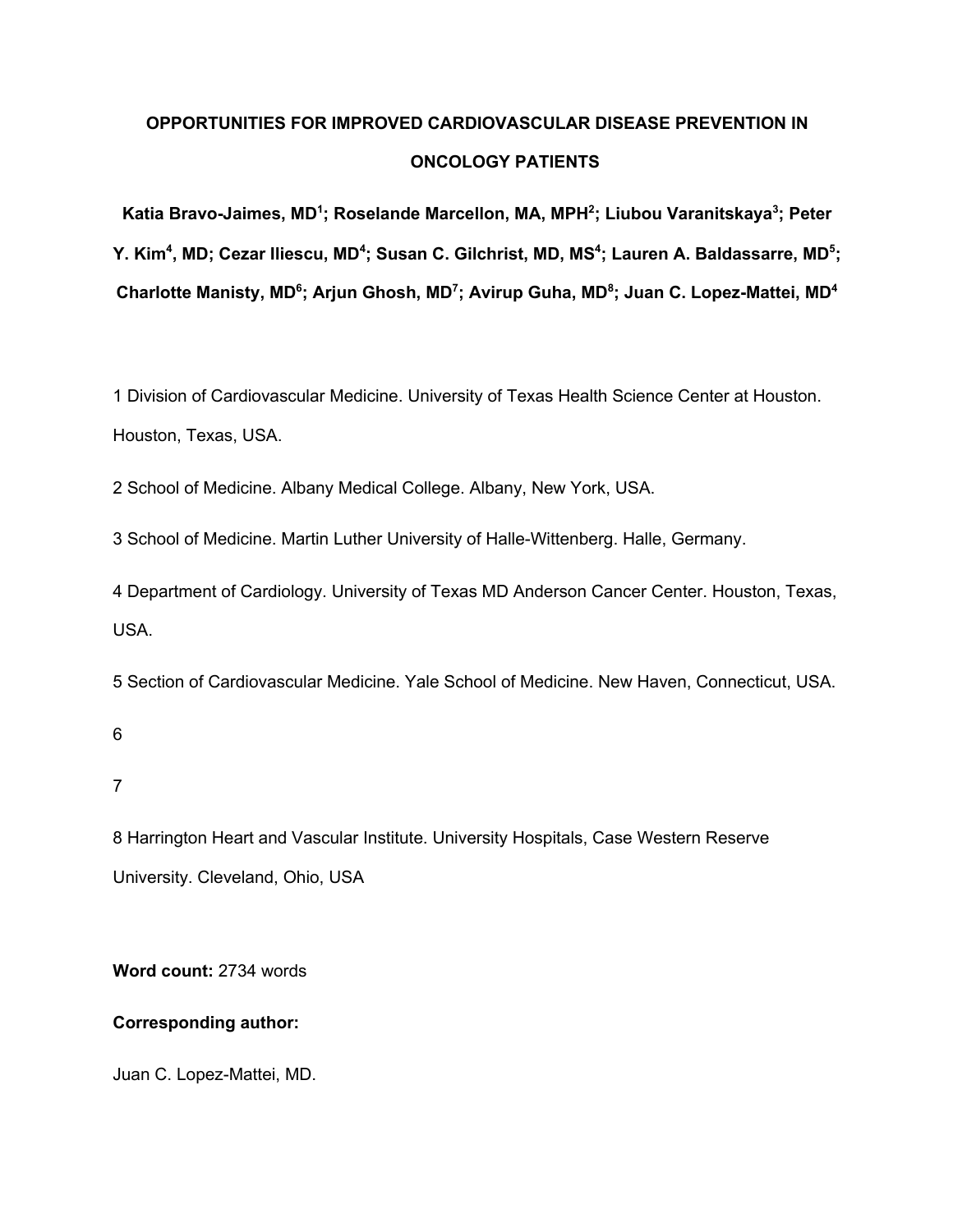Address:

Department of Cardiology

MD Anderson Cancer Center

1515 Holcombe Blvd, Unit 1451

Houston, TX 77030, USA

Email: Jlopez9@mdanderson.org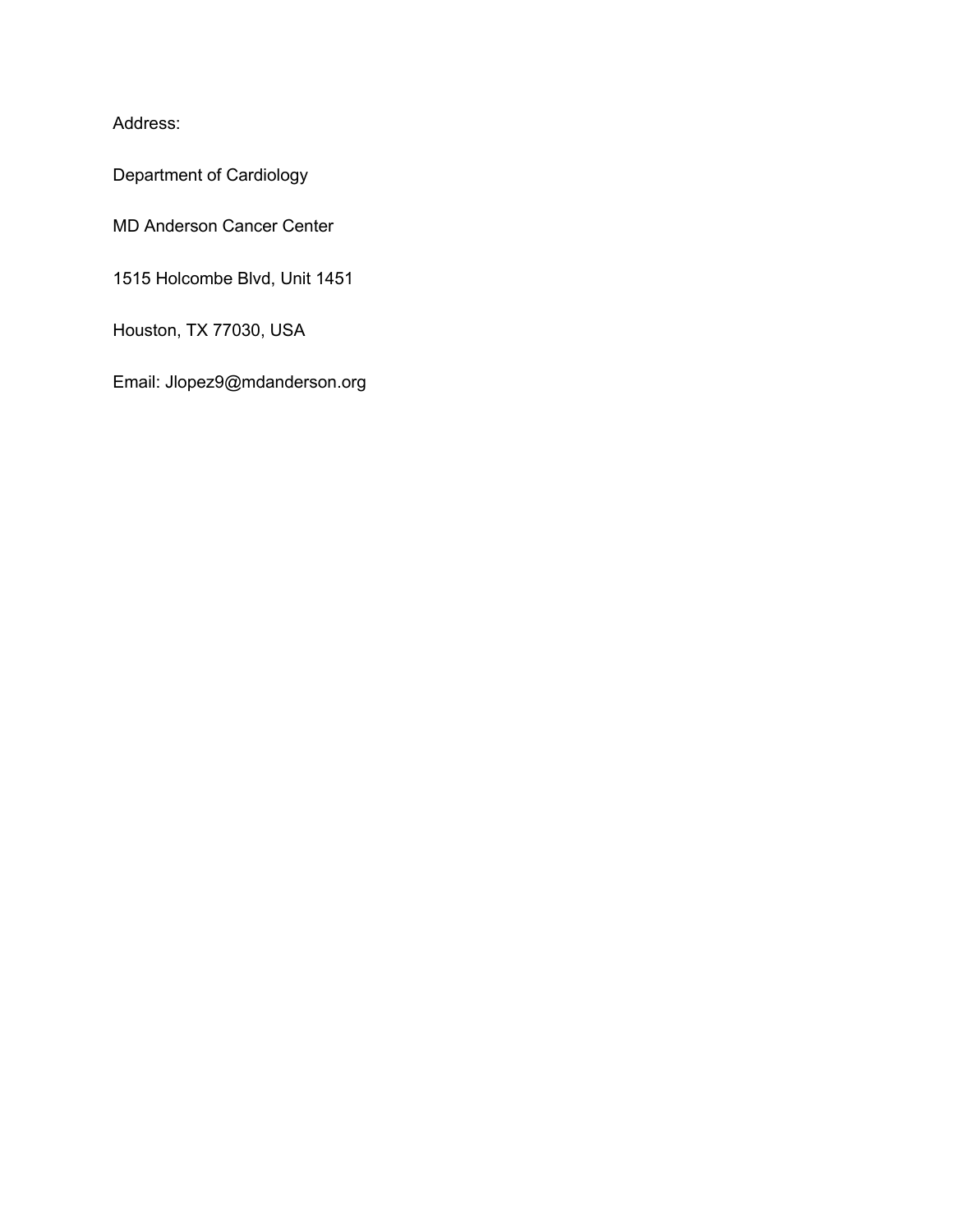### **ABSTRACT**

### **Purpose of review:**

Cancer patients often have cardiovascular risk factors at the time of cancer diagnosis. Current cardiovascular disease prevention guidelines are based on studies that largely excluded these patients. We reviewed and commented on recent data regarding cardiovascular disease prevention in this population.

### **Recent findings:**

Non-pharmacologic therapies aiming to reduce "lifestyle toxicity" produced by cancer treatments have demonstrated potential to decrease the incidence of adverse outcomes. Exercise before, during and after cancer treatment not only promotes higher quality of life and cardio-respiratory fitness but also reduces adverse cardiovascular outcomes. Lipid and cardiometabolic disease management is paramount, but predominantly based on data that excludes these populations of cancer patients and survivors. Lipids and cardiometabolic disease management is paramount, but predominantly based on data that excludes these populations of cancer patients and survivors.

#### **Summary:**

A comprehensive approach including medical evaluation, prescriptive exercise, cardiac risk factor modification, education, counseling, pharmacologic and behavioral interventions are needed in these patients. These interventions constitute the core of Cardio-Oncology rehabilitation programs, which if implemented appropriately may help reduce cardiovascular events in this population. Knowledge gaps in these areas are starting to be addressed by ongoing clinical trials.

**Keywords:** cardio-oncology, cardiovascular disease, prevention, cancer survivor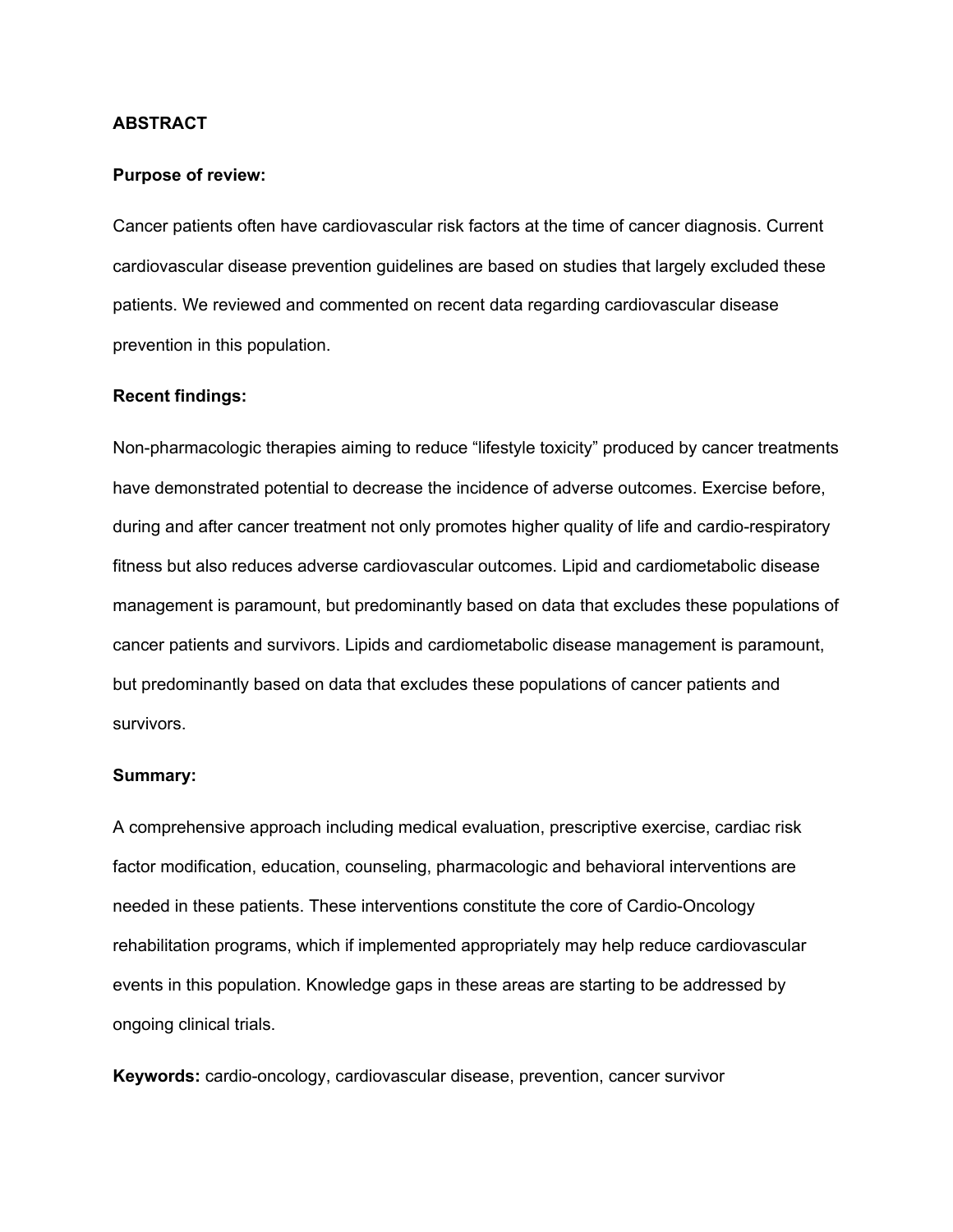### **INTRODUCTION**

Cardiovascular disease (CVD) is an important competing cause of death in cancer survivors<sup>1</sup>. Several factors must be considered in order to establish causal relationships between cancer and the development of CVD: 1) shared risk factors for both<sup>2</sup>; 2) potential cardiotoxicity from cancer treatment (acute, subacute or chronic)<sup>3</sup>; 3) molecular pathways in common<sup>4</sup>; and 4) baseline cardiovascular status<sup>5</sup>. Smoking, alcohol use and environmental toxins have been related to both CVD and certain malignancies<sup>2</sup>. Many oncologic treatments have significant cardiovascular adverse effects, such as anthracyclines, human epidermal growth factor receptor tyrosine kinase (HER2) inhibitors, immune checkpoint inhibitors, antimetabolites and radiation therapy (RT)  $3,6$ . Newer associations linking cancer and CVD include research regarding senescence<sup>7</sup> and hematological phenomenon of clonal hematopoiesis of indeterminate potential<sup>8</sup> that has been associated with CVD. There are no current evidence-based recommendations regarding how to screen survivors for CVD, but there are consensus statement recommendations endorsed by the American Society of Clinical Oncology (ASCO) which defines cancer patients at high risk for cardiac disease $9$  and the National Comprehensive Cancer Network which provides clinical guidelines on healthy lifestyle behaviors for cancer patients and survivors and screening for CVD<sup>10</sup>. Gaps in knowledge include whether current preventive measures such as statins work in cancer patients as in the general population as well as the optimal timing and frequency of established screening protocols to prevent cardiotoxicity. It is our belief that recommendations for screening likely will need to be tailored to specific type of cancer and to treatment modality received. In this mini review, we discuss the ASCO definition of high-risk patient and risk factors. Next, we review risk assessment and mitigation strategies in high-risk patients with emphasis on lifestyle measures and hypertension, which are underappreciated but high value targets of prevention. Finally, we focus on three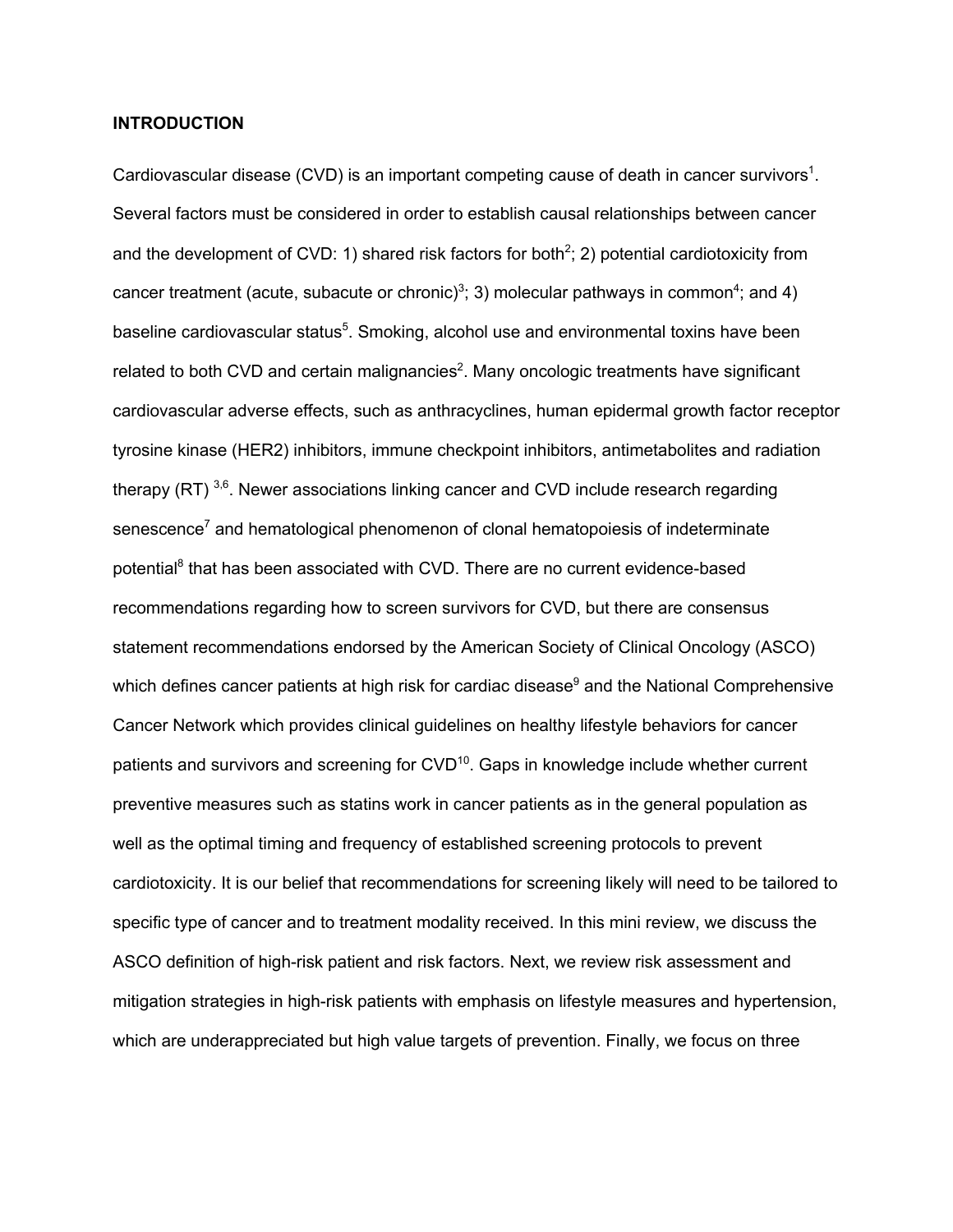particularly high-risk patient populations: breast cancer patients, childhood cancer survivors and prostate cancer patients who have received antiandrogenic therapy.

### **CANCER PATIENTS AT HIGH RISK FOR CARDIAC DISEASE**

According to the ASCO Clinical Practice Guidelines<sup>9</sup>, cancer patients considered at high risk for cardiac dysfunction include those who:

- Have had treatment with high-dose anthracyclines (e.g. doxorubicin  $\geq$  250 mg/m2, epirubicin  $> 600 \text{ mg/m2}$ , high-dose RT (cumulative dose  $> 30 \text{ Gy}$ ) where the heart is in the treatment field, and combination lower-dose anthracycline (eg, doxorubicin < 250 mg/m2, epirubicin < 600 mg/m2) and lower dose RT (< 30 Gy) where the heart is in the treatment field.
- Have had treatment with lower-dose anthracycline (eg, doxorubicin  $\leq$  250 mg/m2, epirubicin < 600 mg/m2) or trastuzumab alone with the presence of any of these risk factors: age greater than or equal to 60 years at the time of cancer treatment, compromised cardiac function [e.g. history of myocardial infarction, low-normal left ventricular ejection fraction (50-55%), or greater than or equal to moderate valvular heart disease] before or during treatment.
- Are receiving treatment with lower dose anthracyclines (eg, doxorubicin < 250 mg/m2, epirubicin < 600 mg/m2) followed by trastuzumab.

This guideline has some caveats to consider such as the unknown long-term outcomes of newer cancer therapeutics, cohorts largely restricted to hematologic and breast cancer survivors, insufficient cardiovascular risk data related to advances in mediastinal RT delivery; as well as the challenge in certain cases to differentiate between primary and secondary cardiac dysfunction<sup>9</sup>.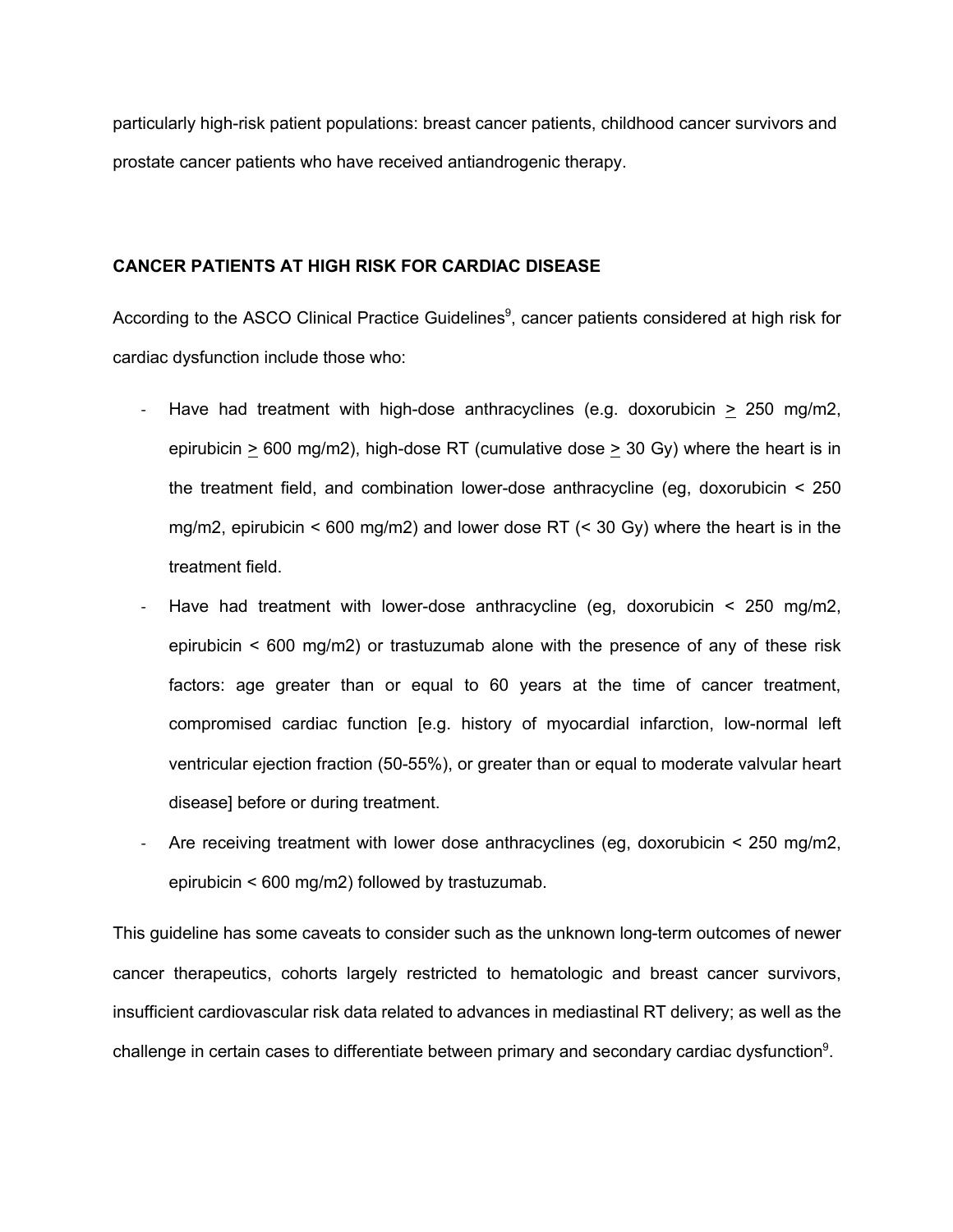### **RISK FACTORS**

#### • **Obesity**

For almost three decades, the American Cancer Society has issued diet and exercise guidelines encouraging cancer survivors to adopt and maintain a healthy lifestyle<sup>11</sup>, which includes maintaining a healthy weight, engaging in regular physical activity, and adopting a dietary pattern high in vegetables, fruits and whole grains<sup>12</sup>.

Maintaining a healthy weight and body mass index (BMI) between 18.5 and 25 kg/m2 must be purposeful and not related to cancer recurrence<sup>12,13</sup>. Pre-diagnosis BMI ≥ 30 is associated with higher risk of death from all causes, including cancer-specific causes as well as CVD in patients with colorectal cancer $14$ . In breast cancer survivors, postdiagnosis weight loss was not associated with a lower incidence of CVD; however, an increase in waist circumference increased CVD risk $15$ . About 60% of cancer survivors do not have a healthy dietary pattern, despite evidence of its proven benefits to prevent cancer recurrence<sup>16</sup>.

### • **Blood Pressure**

Hypertension can develop in the acute setting [as seen after administration of high-dose steroids or vascular endothelial growth factor (VEGF) inhibitors] or even years after childhood cancer therapy.

The risk of developing hypertension in childhood cancer survivors is twice that of their healthy siblings<sup>17</sup>, and cancer-related risk factors include abdominal or cranial RT<sup>17</sup> and use of steroids<sup>18</sup> or nephrotoxic agents. In children with acute lymphoblastic leukemia treated with high-dose steroids, hypertension is noted in the vast majority, with 16% of them requiring antihypertensive drugs<sup>18</sup> and taking up to 5 years to return to baseline<sup>19</sup>. Additionally, since the prevalence of metabolic syndrome is high in childhood cancer survivors, hypertension is expected to develop three or four decades later<sup>20</sup>.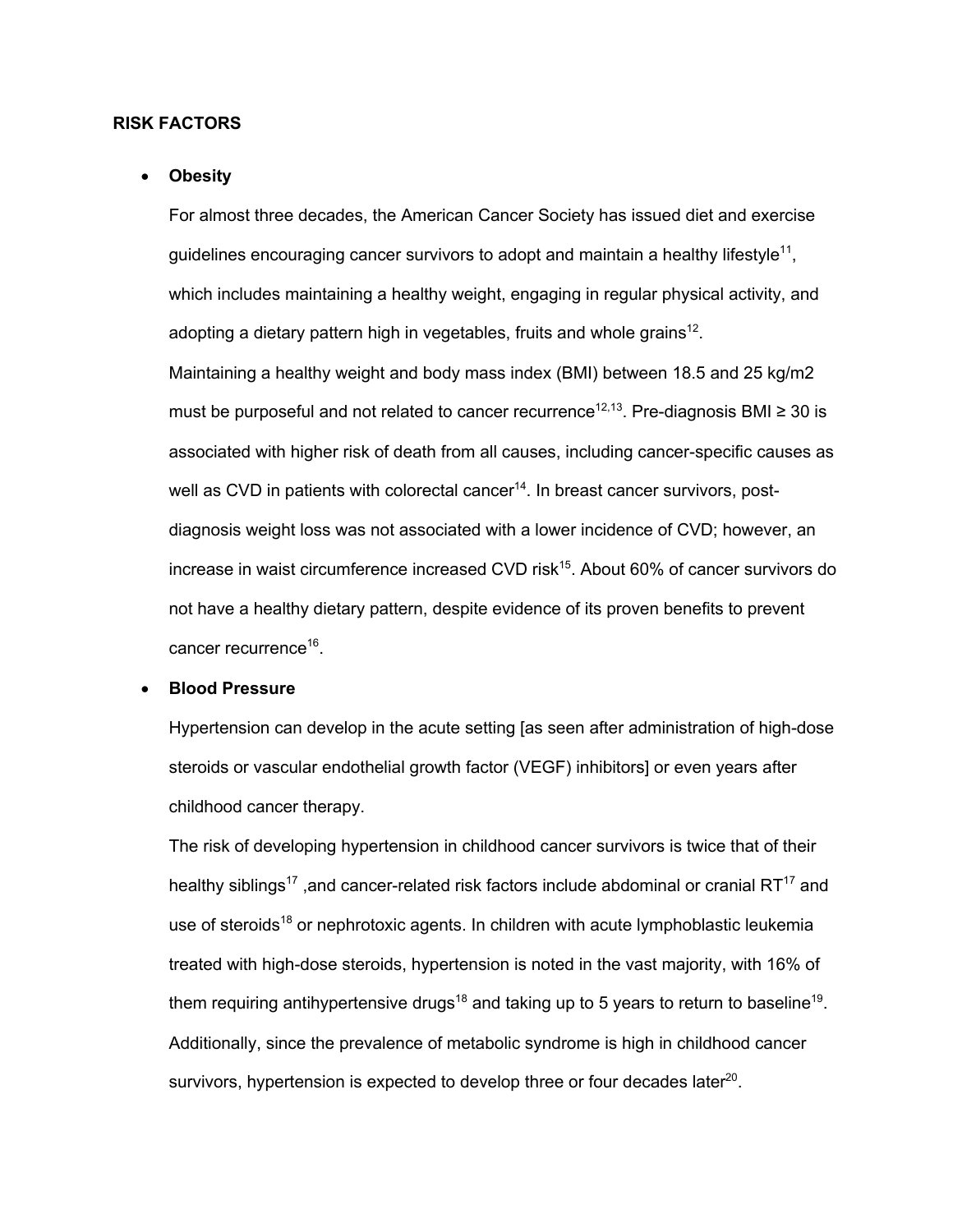Anti-VEGF monoclonal antibodies and tyrosine kinase inhibitors have been associated with higher incidence of hypertension (36% and 25%, respectively)<sup>21</sup>. The pathogenesis involves reduced nitric oxide production in the arterial wall myocytes, increase in endothelin-1, renal vasoconstriction and impaired natriuresis leading to systemic increase in peripheral resistance<sup>22</sup>. Hypertensive emergencies are noted in about 2% of patients who use bevacizumab, with normalization of blood pressure shortly after treatment in most cases $^{23,24}$ , however certain reports of cardiovascular events have been published in both the acute<sup>25</sup> as well as long-term settings<sup>26</sup>. Future studies are needed to determine the long-term implications of these medications in the development of cardiovascular events.

#### • **Cholesterol**

The current cholesterol guidelines<sup>27</sup> reflect evidence collected on non-cancer patients as cancer would likely constitute part of the exclusion criteria in several studies partly due to a shorter expected survival time<sup>28</sup>. Additionally, the pooled cohort equation used to quide lipid lowering therapy cannot adequately account for specific risks such as mediastinal  $irradiation$  or cancer therapies associated with cardiovascular events<sup>29</sup>. Thus, lipid management in cancer patients and survivors remains challenging in the absence of specific clinical studies $30$ .

#### • **Smoking**

The benefits of smoking cessation in cancer survivors has also been reported. In breast cancer survivors, post-diagnosis quitters had 20% lower risk of cardiovascular death and 9% lower risk of all-cause death. The risk of cardiovascular death was also proportionally lower according to the duration of smoking cessation and the amount of smoking $31$ .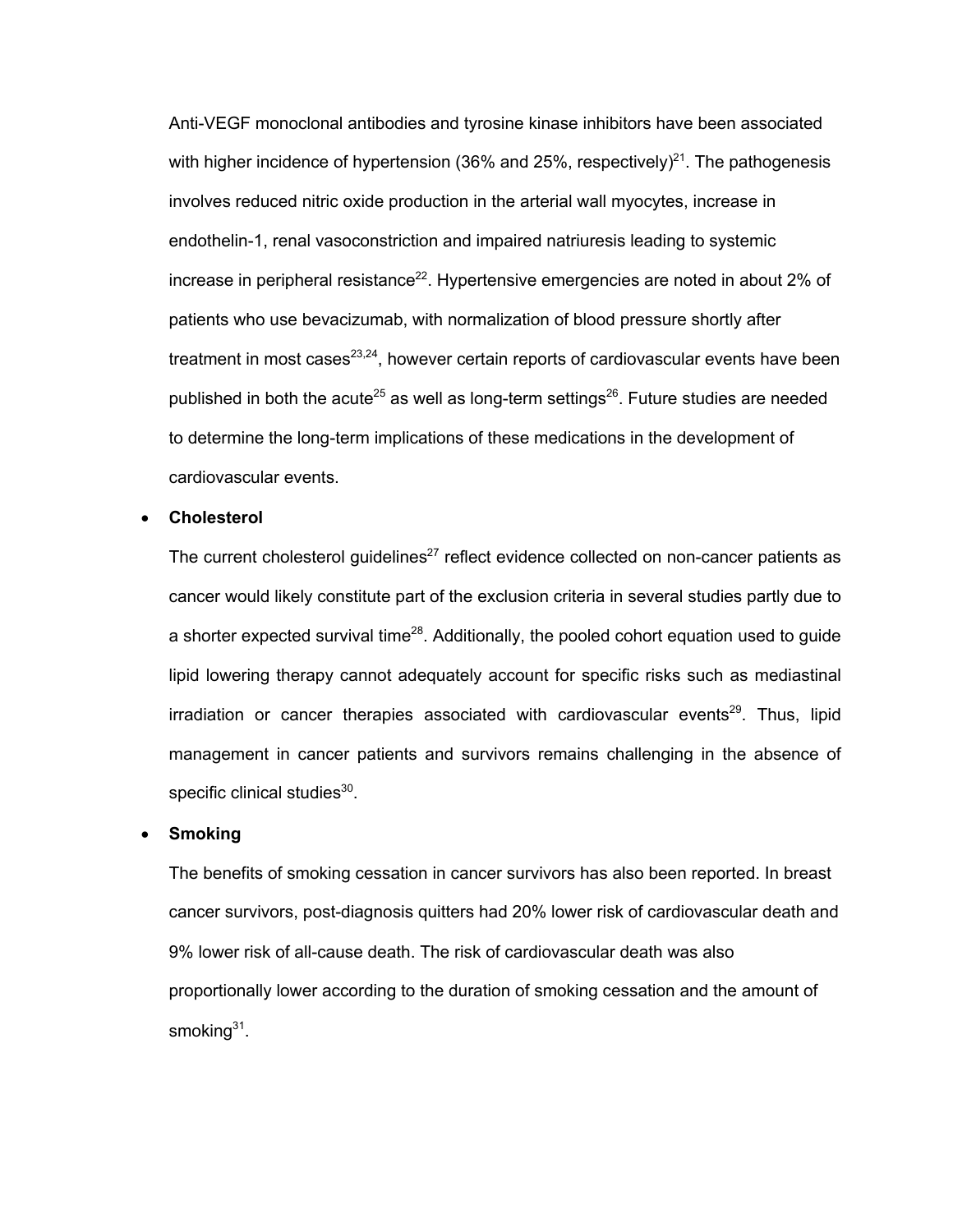### **RISK ASSESSMENT**

Oncologists rely on the use of various measurement tools that assess functional capacity like the Eastern Cooperative Oncology Group (ECOG) or Karnofsky Performance Status (KPS) scales to determine the suitability of cancer patients to undergo systemic treatment<sup>32</sup>. ECOG uses a 5-point scoring system and KPS uses a linear score from 0 to 100; with lower overall scores corresponding with increased risk for chemotherapy toxicities and poorer outcomes $^{33}$ . Both scales have good inter-rater reliability among oncology healthcare professionals<sup>33,34</sup>. A linear and moderate association between KPS and the New York Heart Association Classification (NYHA) classes I-III<sup>35</sup> has been noted, offering the potential to incorporate data from routinely used scales in monitoring the development of cardiovascular events among cancer patients and survivors. For a more objective measurement of cardiopulmonary safety prior to starting lifestyle interventions, a baseline cardiopulmonary stress test is recommended<sup>29</sup>. In the absence of this technology, a six-minute walk or sit-to-stand tests are good alternatives $36$ .

Coronary artery calcium (CAC) score has a potential role in cardiovascular risk assessment of cancer patients since it has the ability to predict cardiovascular events in asymptomatic individuals<sup>37</sup>. Strengths include the ease in which the score can be calculated and age/sex/race specific percentile calculation associated with the score $37$ . In the general population, tailored preventive treatment by using CAC score improves systolic blood pressure control, lowers LDL and waist circumference without increasing downstream medical costs<sup>38</sup>. CAC scoring thus can be useful for risk stratification prior to statin treatment and monitoring for the development of cardiotoxic effects in patients exposed to mediastinal radiation or high-risk chemotherapeutics<sup>39-</sup> 41.

### **MITIGATING CVD RISK IN HIGH-RISK CANCER PATIENTS**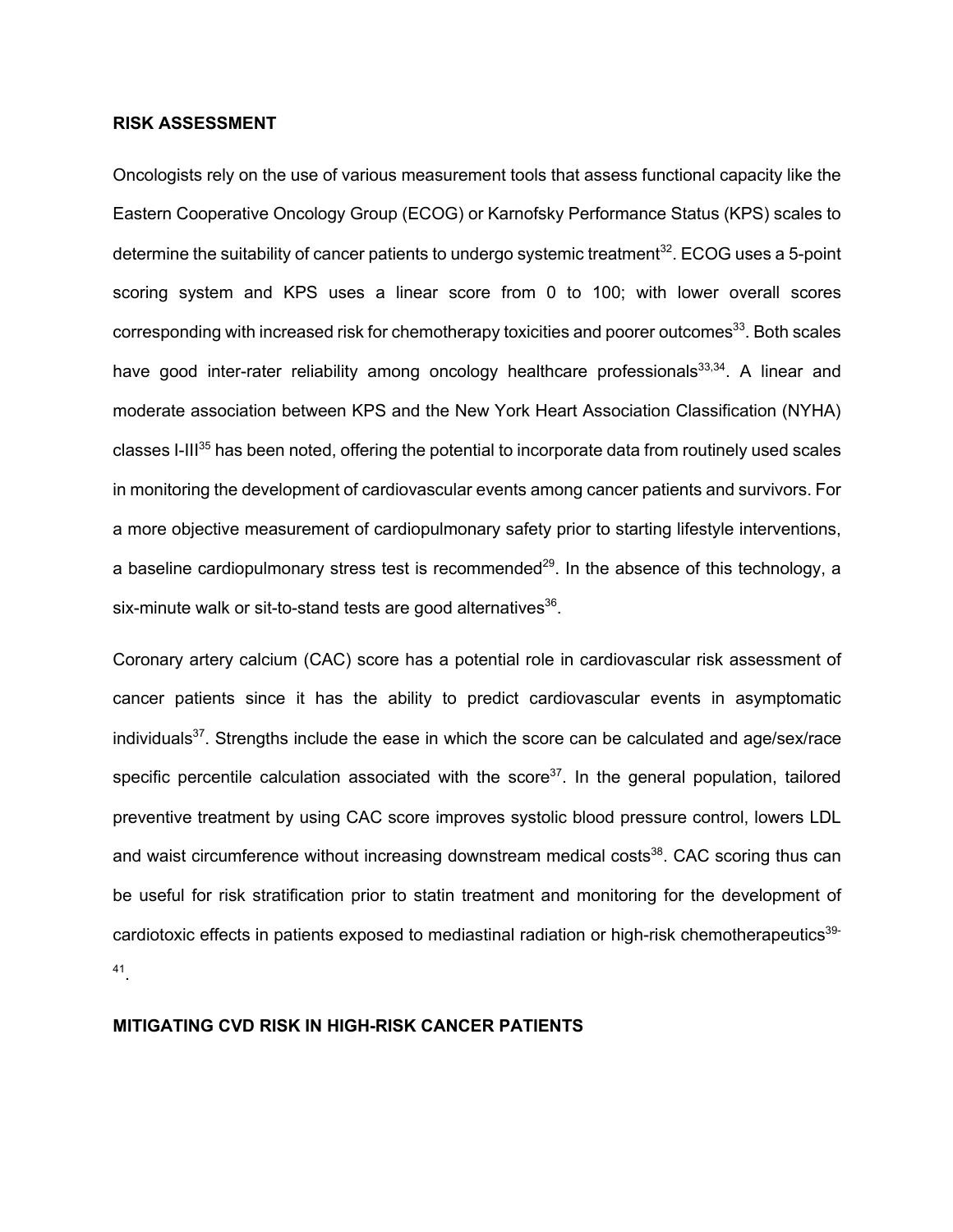The following interventions constitute the foundation for Cardio-Oncology Rehabilitation Programs, which using lifestyle and pharmacologic interventions focus on maintenance of cardiorespiratory fitness and CVD prevention in cancer patients undergoing treatment as well as survivors<sup>29</sup> (Figure 1).

### • **Non-pharmacologic interventions**

The benefits of physical activity have been mostly studied in cancer survivors who retain the ability to engage in at least moderate exercise. In breast cancer survivors, exercising on average 3.5 hours a week (mostly walking) was protective against metabolic syndrome<sup>42</sup> and also produced a 41% lower risk of all-cause mortality<sup>43</sup>. Similarly, in colon cancer survivors, increasing functional capacity from less than 3 to 3 - 8.9 metabolic equivalents per week was associated with 49% lower risk of all-cause mortality<sup>44</sup>. Furthermore, a metaanalysis of randomized controlled trials including 3632 cancer patients and survivors demonstrated that exercise significantly improved cardio-respiratory fitness with greater benefit achieved when using individualized prescriptive exercise rather than a standard scheduling<sup>45</sup>.

Comparable to the general population, adherence to Mediterranean diet is inversely associated with incident diabetes or CVD in cancer survivors<sup>46</sup>. Other diets such as caloric restriction have also shown protection from anthracycline related toxicity in rodent models through a mechanism of "differential stress resistance"<sup>47</sup>. Further studies in humans are needed to prove the cardiovascular benefits of this latter strategy.

### • **Pharmacologic interventions**

Hypertension management follows current guidelines<sup>48</sup>; with betablockers or reninangiotensin-aldosterone system inhibitors as first-line treatments due to their potential to prevent cardiomyopathy<sup>49</sup>. Use of non-dihydropyridine calcium channel blockers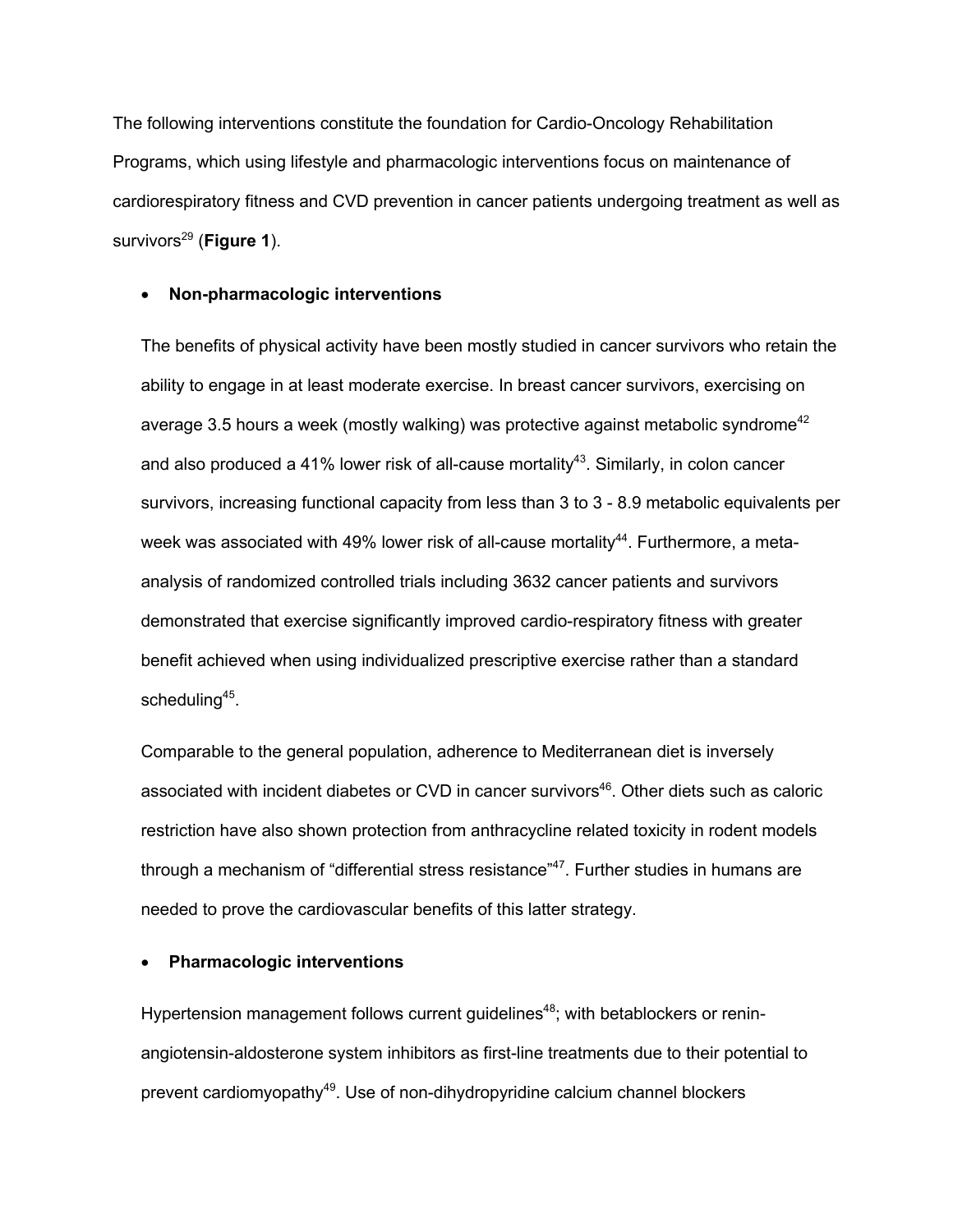concomitantly with VEGF inhibitors is not recommended due to the risk of increasing chemotherapeutic levels secondary to cytochrome P450 3A4 inhibition $50,51$ .

Despite the limitations of the pooled cohort equation, cholesterol management in cancer patients and survivors follows current quidelines<sup>27</sup>. In addition to initiating moderate-intensity statins in those with a 10-year atherosclerotic cardiovascular disease (ASCVD) risk ≥7.5%, we favor statins use in women who have undergone left-sided RT to the breast<sup>30</sup>. Recommendations for these medications in women who have received anthracyclines with or without trastuzumab is being assessed in current randomized clinical trials (SBSBC study-NCT03971019, NCT02096588).

### **SPECIFIC POPULATIONS**

### • **Breast cancer**

Breast cancer mortality has decreased nearly 40% during the last 4 decades and currently CVD is the leading cause of death in this population<sup>1</sup>, with heart failure being the most common form<sup>52</sup>. Traditional CVD risk factors are highly prevalent prior to breast cancer diagnosis and potentiate the development of cardiotoxicity<sup>53,54</sup>, which has been largely associated with exposure to anthracyclines<sup>55</sup> and HER2 inhibitors<sup>56</sup>. Furthermore, the decline in cardiorespiratory fitness, high levels of stress and poor dietary patterns constituting "lifestyle toxicity" resulting from cancer therapy are also responsible for an increase in CVD in this population $1,57$ .

Strategies to reduce cardiotoxicity in the short term include anthracycline dose reduction, continuous infusion (instead of bolus), liposomal formulation and use of dexrazoxane<sup>56</sup>. Small clinical trials have also examined the role of pharmacologic prevention of anthracyclines and trastuzumab-induced cardiotoxicity, demonstrating the benefits of carvedilol, lisinopril<sup>49</sup> or candesartan use<sup>58</sup>. The use of incremental aerobic exercise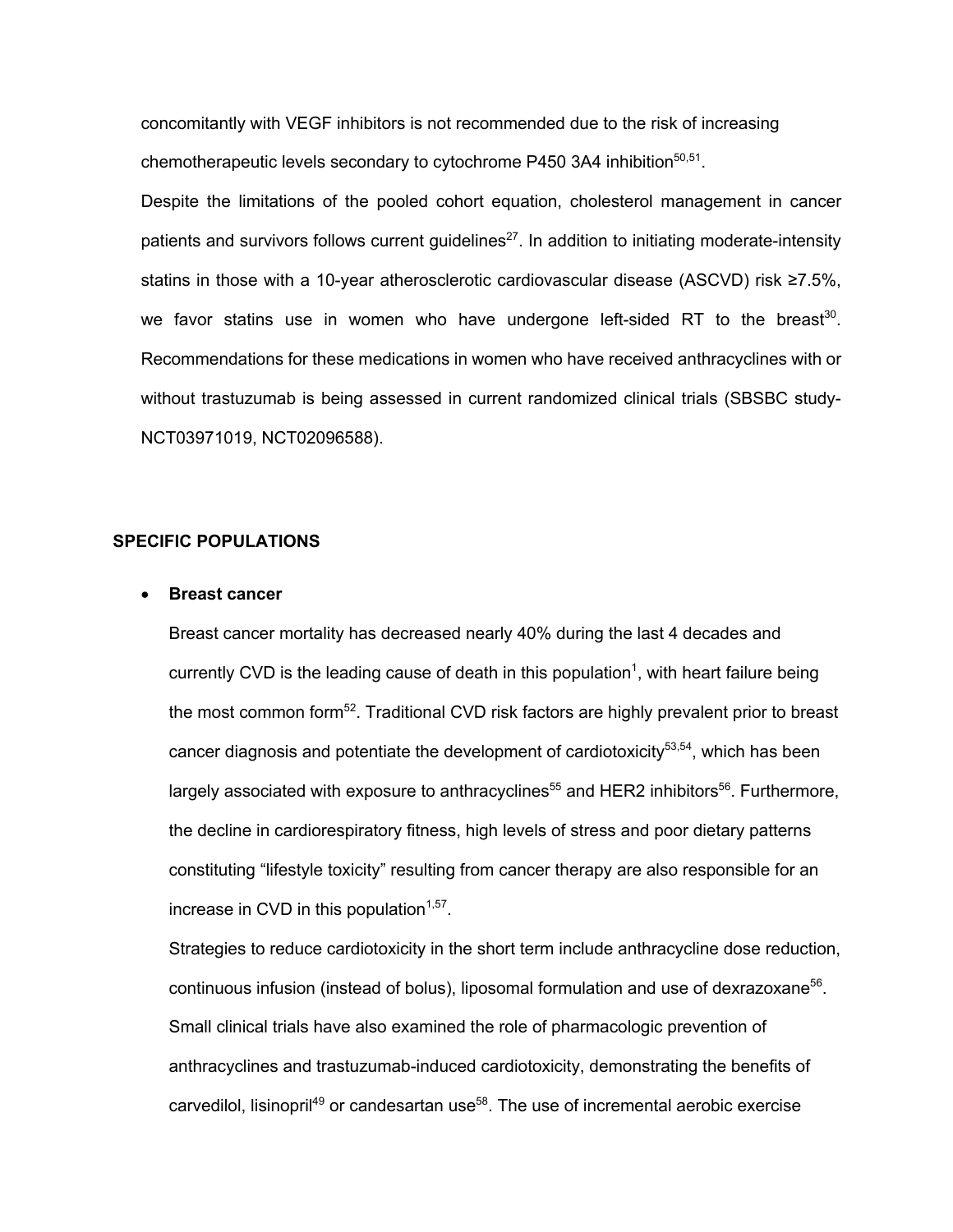programs have also shown to improve peak VO2 during chemotherapy<sup>59</sup> and when combined with resistance training improve insulin resistance in breast cancer survivors<sup>60</sup>. The use of Cardio-Oncology rehabilitation programs can help individualize exercise prescriptions and other interventions for these patients $29,30$ .

### • **Childhood cancer survivors**

Approximately 83% of the 12,000 children and adolescents diagnosed with cancer every year in the United States will survive 5 years or longer <sup>61,62</sup>. Childhood cancer survivors are eight times more likely to die of CVD and 15 times more likely to have heart failure than their contemporaries, and this risk remains elevated beyond 50 years of age  $63-65$ . Exposure to anthracyclines, cyclophosphamide, mitoxantrone and chest RT are some of the most well-documented risk factors for cardiomyopathy, which is the most prevalent type of CVD among this population  $66$ . Additionally, those with a history of cranial RT are at highest risk for metabolic syndrome due to the damage of the hypothalamic-pituitary axis and thyroid glands, affecting metabolism, growth hormone (GH) production and satiety feedback mechanisms <sup>61</sup>.

Only about 40% of survivors follow lifetime screening according to the Children's Oncology Group<sup>20</sup> and American Heart Association Scientific Statement <sup>61,67</sup>, urging the need for better implementation strategies and public health education regarding preventative strategies in Cardio-Oncology. Lifestyle modifications according to the World Cancer Research Fund/American Institute of Cancer Research guidelines are effective in lowering cardiometabolic risk in this population<sup>68</sup>. In young adult survivors of acute lymphoblastic leukemia with GH deficiency, GH replacement decreased the prevalence of metabolic syndrome, improved high-density lipoprotein cholesterol levels and apolipoprotein B/A1 ratios without affecting left ventricular systolic function, quality of life or physical activity $^{69}$ . Other pharmacological strategies to prevent cardiotoxicity have not been successful, with two small trials examining the use enalapril for the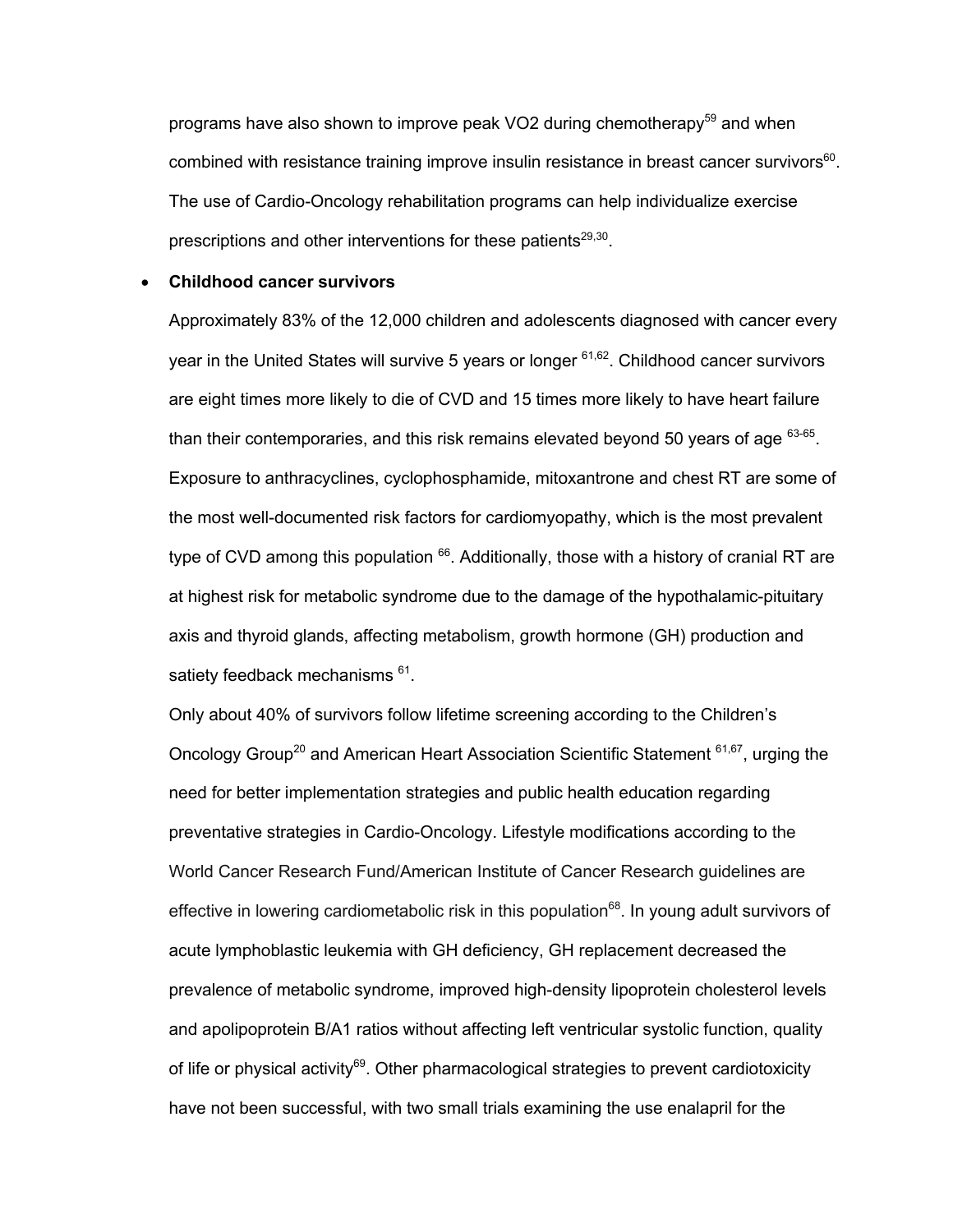treatment of asymptomatic left ventricular systolic dysfunction not showing long-term benefits $70,71$ . The effect of statins on long-term cardiovascular outcomes has not been studied in this population, but its use is recommended according to the most recent quidelines $27$ .

### • **Cardiometabolic risk of antiandrogenic therapy in prostate cancer**

Androgen deprivation therapy (ADT) is achieved surgically via bilateral orchiectomy or medically via gonadotropin-releasing hormone (GnRH) agonists, antagonists, combined androgen blockade or antiandrogens<sup>72-76</sup>. Despite the survival benefits gained, a growing body of research suggests increased risk for adverse metabolic effects and cardiovascular events<sup>72-76</sup>. The development of abdominal obesity<sup>72-74</sup>; increases in total cholesterol, LDL and triglycerides<sup>72-74</sup>; insulin resistance along with higher fasting plasma glucose and glycosylated hemoglobin levels have been noted within few months of ADT initiation<sup>72,73</sup>. Unlike metabolic syndrome in the general population, ADT doesn't seem to change inflammatory markers like C-reactive protein or blood pressure<sup>72</sup>. ADT appears to confer risk for CVD regardless of treatment duration but based on modality. In this way, orchiectomy is associated with only increased risk of diabetes incidence whereas luteinizing hormone releasing hormone and GnRH agonists have 20% increased risk of  $CVD<sup>73</sup>$ . Shorter times to fatal myocardial infarction were observed in men aged 65 and older receiving ADT for six months compared to controls; these differences remained when comparing shorter duration of  $ADT<sup>74</sup>$ . Older patients on ADT and those with preexisting CVD are at increased risk for further cardiovascular complications<sup>73,74</sup>. The bulk of evidence of increased risk of major cardiovascular events in cancer patients with ADT, although bio-plausible, is contradictory $73,75$ . The RADICAL-PC study suggested that patients undergoing ADT had similar Framingham risk scores than controls after adjustment for confounders $^{77}$ . The PRONOUNCE $^{78}$  study will investigate long-term CVD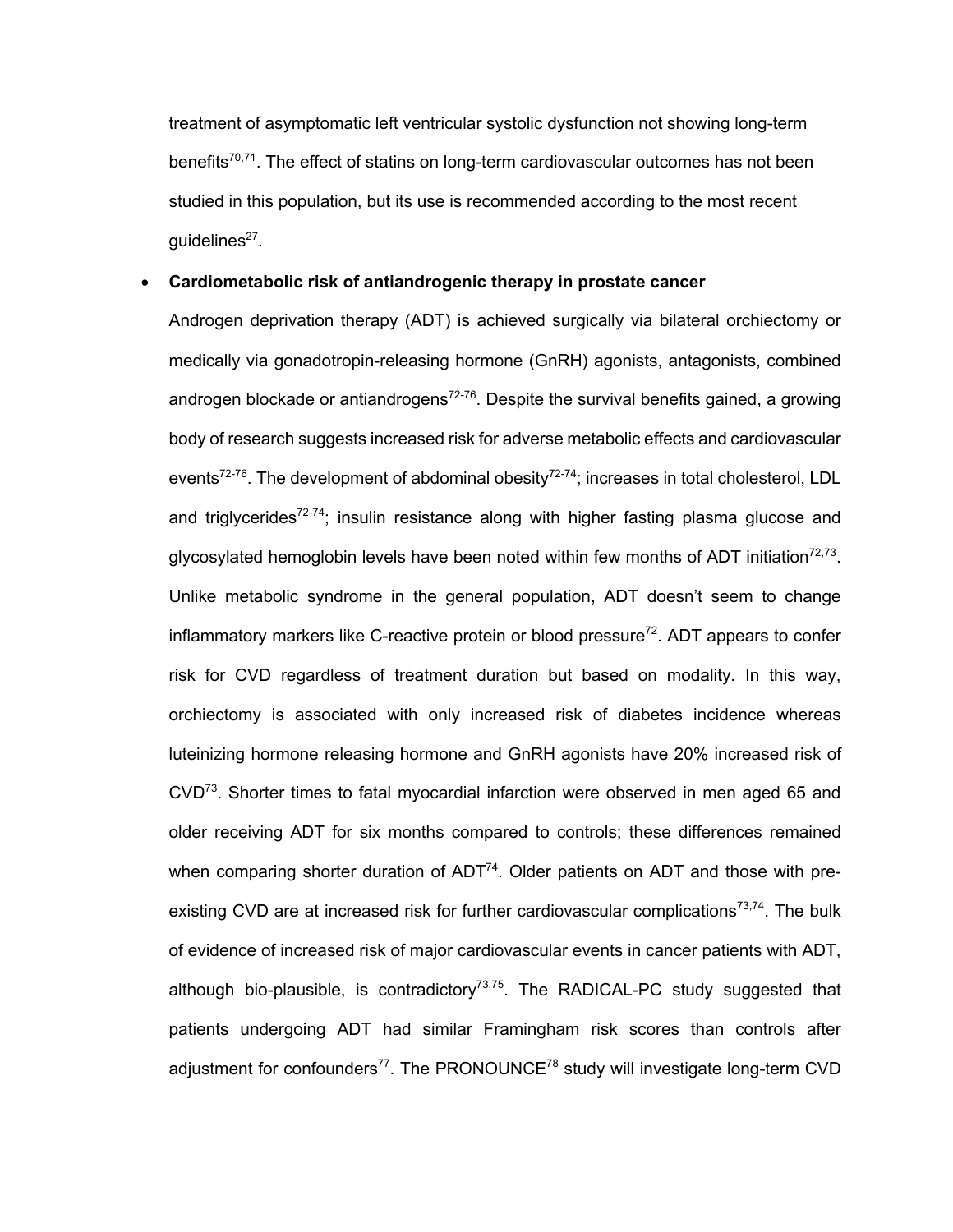outcomes in patients receiving GnRH receptor agonist (leuprolide) or antagonist (degarelix).

### **CONCLUSION**

Cancer patients are an underrepresented population in current cardiovascular disease prevention studies. Non-pharmacologic interventions, mainly focusing on exercise and healthy nutrition, not only improve quality of life and reduce cancer recurrence risk but may also improve overall cardiovascular outcomes. Hypertension is managed per current guidelines for the general population, although betablockers and renin-angiotensin-aldosterone system inhibitors are preferred initial therapies. Further studies focusing on pharmacologic strategies for dyslipidemia are needed to evaluate if current lipid targets are appropriate and sufficient in these patients

### **KEY POINTS**

- Cardiovascular disease is a competing cause of death in cancer survivors.
- Healthy nutrition and exercise prescriptions during and after cancer treatment contribute to maintenance of cardio-respiratory fitness and may help reduce the incidence of adverse cardiovascular outcomes.
- Hypertension is managed according to current guidelines, with betablockers and reninangiotensin-aldosterone system inhibitors as first-line options.
- Evidence-based treatments for dyslipidemia in this specific population are yet to be defined.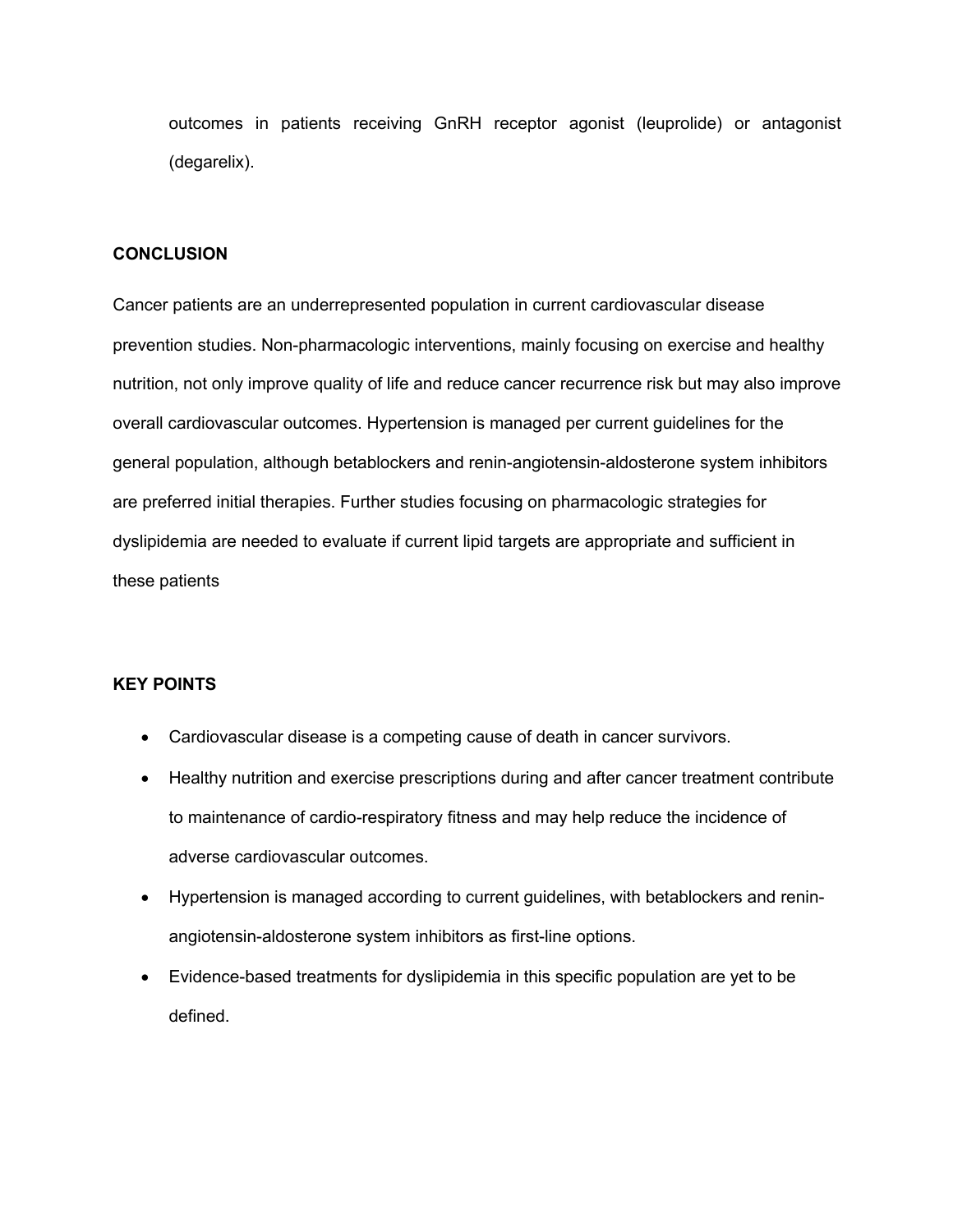## **ACKNOWLEDGMENTS**

Acknowledgments & financial support/sponsorship: None

Conflicts of interest: None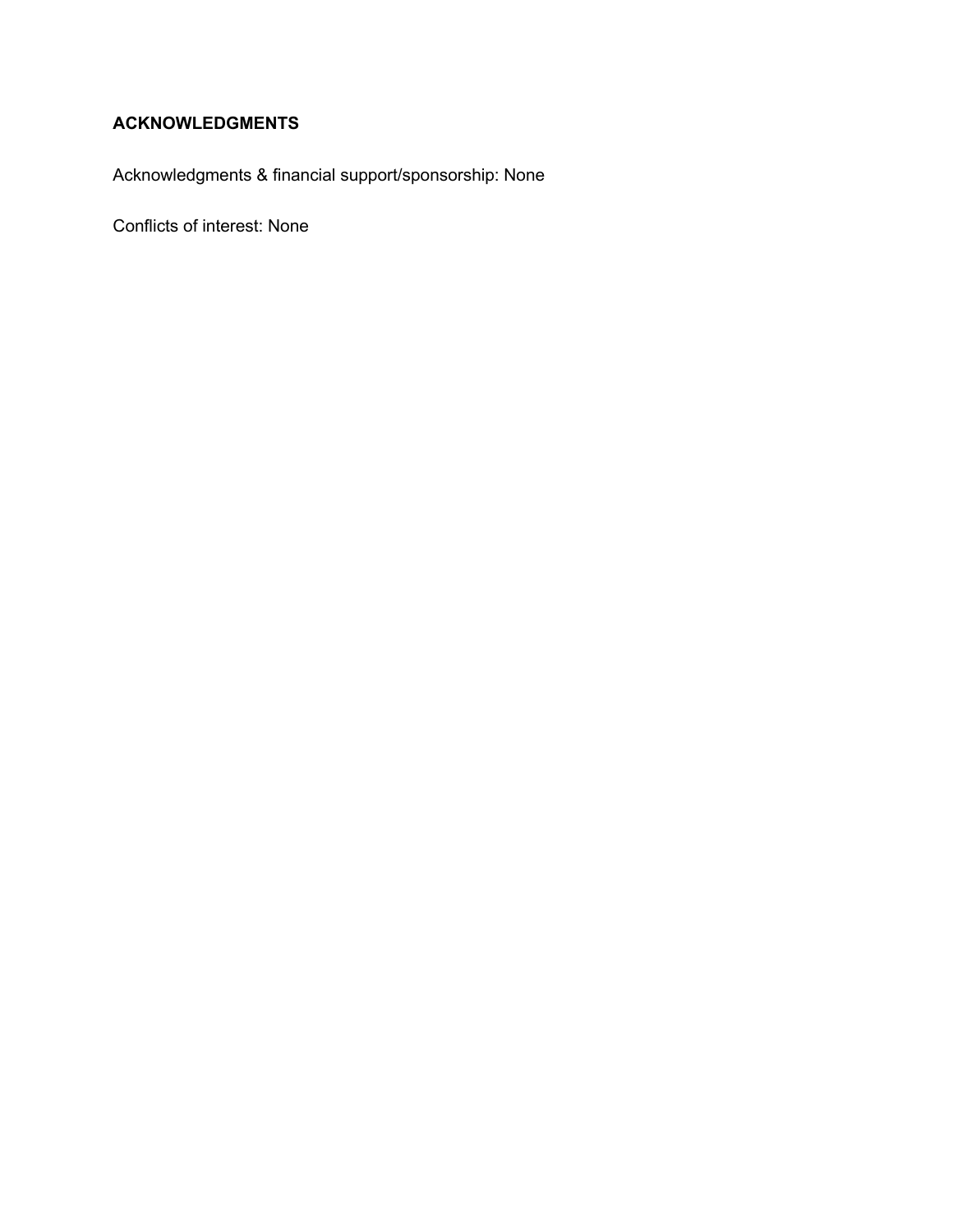### **REFERENCES**

- 1. Kirkham AA, Beaudry RI, Paterson DI, Mackey JR, Haykowsky MJ. Curing breast cancer and killing the heart: A novel model to explain elevated cardiovascular disease and mortality risk among women with early stage breast cancer. *Progress in cardiovascular diseases.* Mar - Apr 2019;62(2):116-126.
- 2. Koene RJ, Prizment AE, Blaes A, Konety SH. Shared Risk Factors in Cardiovascular Disease and Cancer. *Circulation.* 2016;133(11):1104-1114.
- 3. Herrmann J. Adverse cardiac effects of cancer therapies: cardiotoxicity and arrhythmia. *Nature Reviews Cardiology.* 2020:1-29.
- 4. Masoudkabir F, Sarrafzadegan N, Gotay C, et al. Cardiovascular disease and cancer: Evidence for shared disease pathways and pharmacologic prevention. *Atherosclerosis.* Aug 2017;263:343- 351.
- 5. Aboumsallem JP, Moslehi J, de Boer RA. Reverse Cardio-Oncology: Cancer Development in Patients With Cardiovascular Disease. *Journal of the American Heart Association.* Jan 21 2020;9(2):e013754.
- 6. Herrmann J. Vascular toxic effects of cancer therapies. *Nature Reviews Cardiology.* 2020:1-20.
- 7. Ferrucci L, Fabbri E. Inflammageing: chronic inflammation in ageing, cardiovascular disease, and frailty. *Nature Reviews Cardiology.* 2018;15(9):505-522.
- 8. Jaiswal S, Natarajan P, Silver AJ, et al. Clonal Hematopoiesis and Risk of Atherosclerotic Cardiovascular Disease. *New England Journal of Medicine.* 2017;377(2):111-121.
- 9. Armenian SH, Lacchetti C, Barac A, et al. Prevention and Monitoring of Cardiac Dysfunction in Survivors of Adult Cancers: American Society of Clinical Oncology Clinical Practice Guideline. Journal of clinical oncology : official journal of the American Society of Clinical Oncology. Mar 10 2017;35(8):893-911.
- 10. Denlinger CS, Sanft T, Baker KS, et al. Survivorship, version 2.2018, NCCN clinical practice guidelines in oncology. *Journal of the National Comprehensive Cancer Network.*  2018;16(10):1216-1247.
- 11. Kushi LH, Doyle C, McCullough M, et al. American Cancer Society Guidelines on nutrition and physical activity for cancer prevention: reducing the risk of cancer with healthy food choices and physical activity. *CA: a cancer journal for clinicians.* Jan-Feb 2012;62(1):30-67.
- 12. Rock CL, Doyle C, Demark-Wahnefried W, et al. Nutrition and physical activity guidelines for cancer survivors. *CA: a cancer journal for clinicians.* Jul-Aug 2012;62(4):243-274.
- 13. Smith JL, Malinauskas BM, Garner KJ, Barber-Heidal K. Factors contributing to weight loss, nutrition-related concerns and advice received by adults undergoing cancer treatment. *Advances in medical sciences.* 2008;53(2):198-204.
- 14. Meyerhardt JA, Giovannucci EL, Ogino S, et al. Physical activity and male colorectal cancer survival. *Archives of internal medicine.* Dec 14 2009;169(22):2102-2108.
- 15. Cespedes Feliciano EM, Kwan ML, Kushi LH, Weltzien EK, Castillo AL, Caan BJ. Adiposity, postdiagnosis weight change, and risk of cardiovascular events among early-stage breast cancer survivors. *Breast cancer research and treatment.* Apr 2017;162(3):549-557.
- 16. Karavasiloglou N, Pestoni G, Wanner M, Faeh D, Rohrmann S. Healthy lifestyle is inversely associated with mortality in cancer survivors: Results from the Third National Health and Nutrition Examination Survey (NHANES III). *PloS one.* 2019;14(6):e0218048.
- 17. Meacham LR, Chow EJ, Ness KK, et al. Cardiovascular risk factors in adult survivors of pediatric cancer--a report from the childhood cancer survivor study. *Cancer epidemiology, biomarkers &*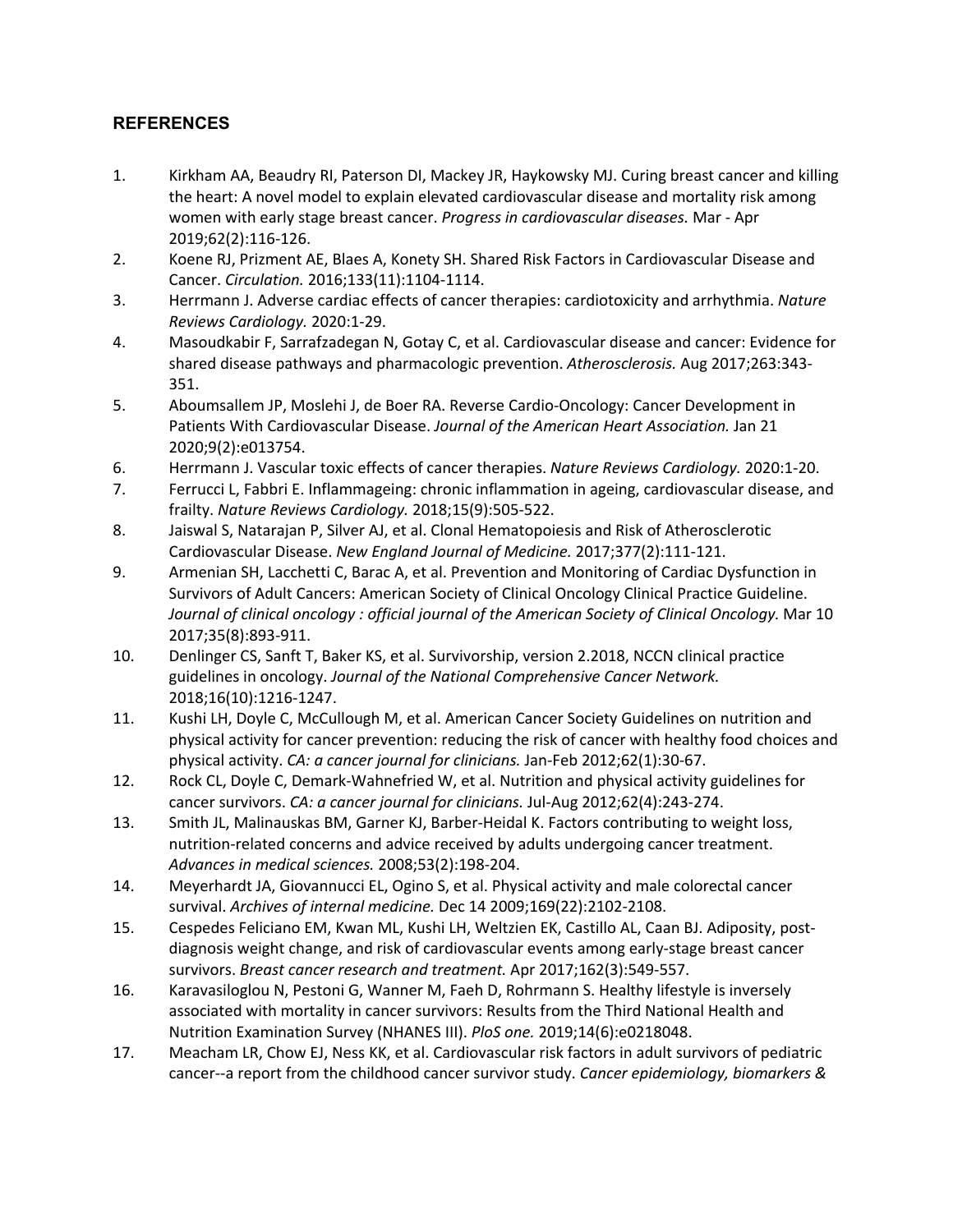*prevention : a publication of the American Association for Cancer Research, cosponsored by the American Society of Preventive Oncology.* Jan 2010;19(1):170-181.

- 18. Esbenshade AJ, Simmons JH, Koyama T, Koehler E, Whitlock JA, Friedman DL. Body mass index and blood pressure changes over the course of treatment of pediatric acute lymphoblastic leukemia. *Pediatric blood & cancer.* Mar 2011;56(3):372-378.
- 19. Chow EJ, Pihoker C, Hunt K, Wilkinson K, Friedman DL. Obesity and hypertension among children after treatment for acute lymphoblastic leukemia. *Cancer.* Nov 15 2007;110(10):2313-2320.
- 20. Children's Oncology Group: Long-term follow-up guidelines for survivors of childhood, version 5.0. http://www.survivorshipguidelines.org.
- 21. Zarifa A, Albittar A, Kim PY, et al. Cardiac toxicities of anticancer treatments: chemotherapy, targeted therapy and immunotherapy. *Current opinion in cardiology.* Jul 2019;34(4):441-450.
- 22. Kamba T, McDonald DM. Mechanisms of adverse effects of anti-VEGF therapy for cancer. *British journal of cancer.* Jun 18 2007;96(12):1788-1795.
- 23. Abi Aad S, Pierce M, Barmaimon G, Farhat FS, Benjo A, Mouhayar E. Hypertension induced by chemotherapeutic and immunosuppresive agents: a new challenge. *Critical reviews in oncology/hematology.* Jan 2015;93(1):28-35.
- 24. Senkus E, Jassem J. Cardiovascular effects of systemic cancer treatment. *Cancer treatment reviews.* Jun 2011;37(4):300-311.
- 25. Sudasena D, Balanescu DV, Donisan T, et al. Fulminant Vascular and Cardiac Toxicity Associated with Tyrosine Kinase Inhibitor Sorafenib. *Cardiovascular toxicology.* Aug 2019;19(4):382-387.
- 26. Paschke L, Lincke T, Muhlberg K, Lindner TH, Paschke R. Myocardial Infarction after Long-Term Treatment with a Tyrosine Kinase Inhibitor (TKI) with Anti-VEGF Receptor Activity. *Case reports in endocrinology.* 2019;2019:7927450.
- 27. Grundy SM, Stone NJ, Bailey AL, et al. 2018 AHA/ACC/AACVPR/AAPA/ABC/ACPM/ADA/AGS/APhA/ASPC/NLA/PCNA Guideline on the Management of Blood Cholesterol: A Report of the American College of Cardiology/American Heart Association Task Force on Clinical Practice Guidelines. *Journal of the American College of Cardiology.* Jun 25 2019;73(24):e285-e350.
- 28. Oren O BR, Cainzos Achirica M, Kopecky SL. Dyslipidemia in Cancer Patients Evolving Context, New Challenges. 2019; https://www.acc.org/latest-incardiology/articles/2019/09/04/06/43/dyslipidemia-in-cancer-patients. Accessed March 11, 2020.
- 29. Gilchrist SC, Barac A, Ades PA, et al. Cardio-Oncology Rehabilitation to Manage Cardiovascular Outcomes in Cancer Patients and Survivors: A Scientific Statement From the American Heart Association. *Circulation.* May 21 2019;139(21):e997-e1012.
- 30. Yin AB BA, Barac A, Thoman W, Oeffinger KC, Gilchrist SC. Cardiovascular Prevention Strategies in Breast Cancer. *JACC: CardioOncology.* 2019;1(2).
- 31. Passarelli MN, Newcomb PA, Hampton JM, et al. Cigarette Smoking Before and After Breast Cancer Diagnosis: Mortality From Breast Cancer and Smoking-Related Diseases. *Journal of clinical oncology : official journal of the American Society of Clinical Oncology.* Apr 20 2016;34(12):1315-1322.
- 32. Kelly CM, Shahrokni A. Moving beyond Karnofsky and ECOG Performance Status Assessments with New Technologies. *Journal of oncology.* 2016;2016:6186543.
- 33. Azam F, Latif MF, Farooq A, et al. Performance Status Assessment by Using ECOG (Eastern Cooperative Oncology Group) Score for Cancer Patients by Oncology Healthcare Professionals. *Case reports in oncology.* Sep-Dec 2019;12(3):728-736.
- 34. Chow R, Bruera E, Temel JS, Krishnan M, Im J, Lock M. Inter-rater reliability in performance status assessment among healthcare professionals: an updated systematic review and meta-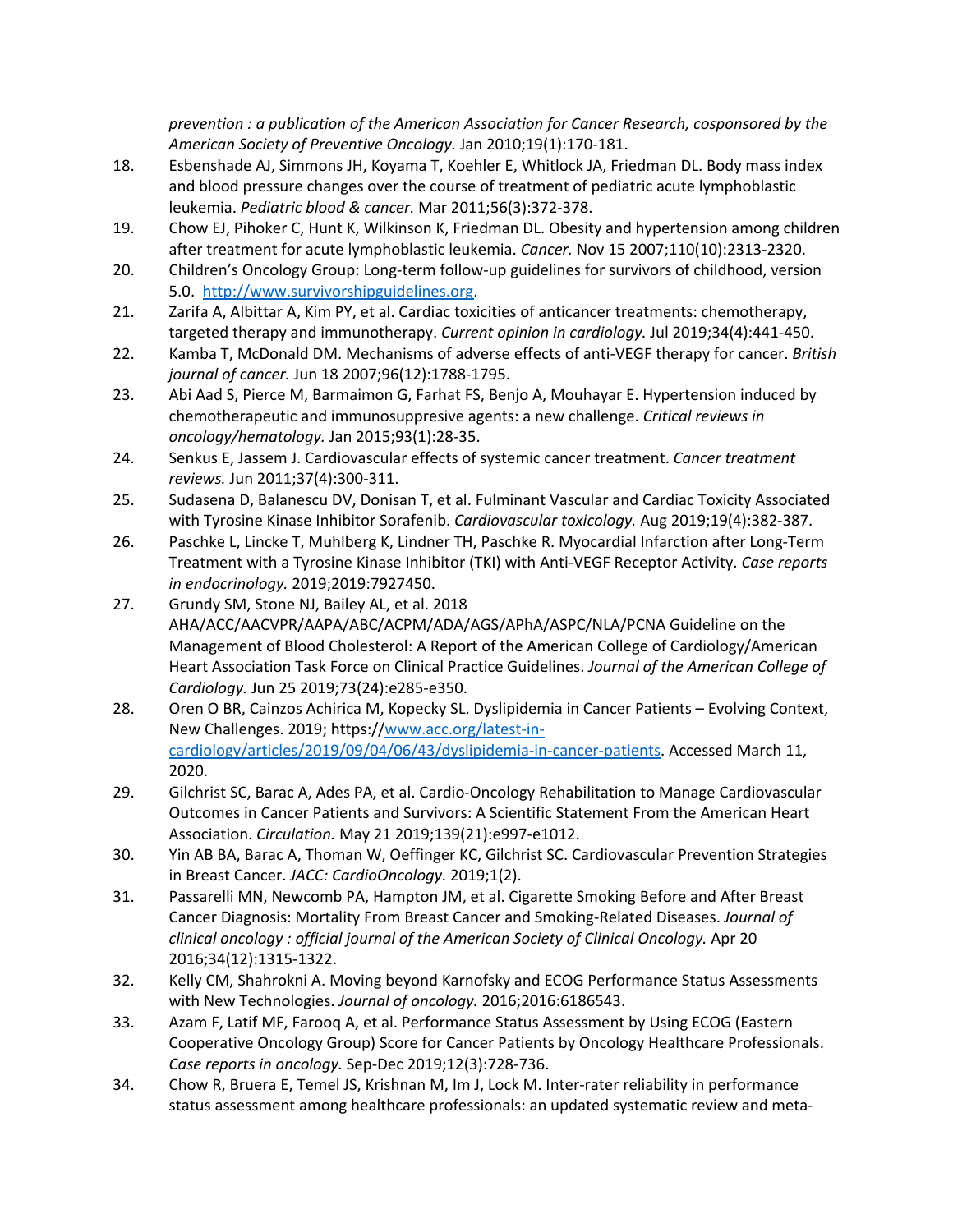analysis. *Supportive care in cancer : official journal of the Multinational Association of Supportive Care in Cancer.* Jan 3 2020.

- 35. Johnson MJ, Bland JM, Davidson PM, et al. The relationship between two performance scales: New York Heart Association Classification and Karnofsky Performance Status Scale. *Journal of pain and symptom management.* Mar 2014;47(3):652-658.
- 36. Schmidt K, Vogt L, Thiel C, Jager E, Banzer W. Validity of the six-minute walk test in cancer patients. *International journal of sports medicine.* Jul 2013;34(7):631-636.
- 37. Blaha MJ, Mortensen MB, Kianoush S, Tota-Maharaj R, Cainzos-Achirica M. Coronary Artery Calcium Scoring: Is It Time for a Change in Methodology? *JACC. Cardiovascular imaging.* Aug 2017;10(8):923-937.
- 38. Rozanski A, Gransar H, Shaw LJ, et al. Impact of coronary artery calcium scanning on coronary risk factors and downstream testing the EISNER (Early Identification of Subclinical Atherosclerosis by Noninvasive Imaging Research) prospective randomized trial. *Journal of the American College of Cardiology.* Apr 12 2011;57(15):1622-1632.
- 39. Milgrom SA, Varghese B, Gladish GW, et al. Coronary Artery Dose-Volume Parameters Predict Risk of Calcification After Radiation Therapy. *Journal of cardiovascular imaging.* Oct 2019;27(4):268-279.
- 40. Layoun ME, Yang EH, Herrmann J, et al. Applications of Cardiac Computed Tomography in the Cardio-Oncology Population. *Current treatment options in oncology.* May 6 2019;20(6):47.
- 41. Cuddy S PD, Murphy DJ, Dunne RM, Bueno R, Blankstein R, Di Carli M, Mehra MR, Nohria A, Groarke JD. Incidental Coronary Artery Calcification in Cancer Imaging. *J Am Coll Cardiol CardioOnc. .* 2019;1(1):135-137.
- 42. Bao PP, Zheng Y, Nechuta S, et al. Exercise after diagnosis and metabolic syndrome among breast cancer survivors: a report from the Shanghai Breast Cancer Survival Study. *Cancer causes & control : CCC.* Sep 2013;24(9):1747-1756.
- 43. Ibrahim EM, Al-Homaidh A. Physical activity and survival after breast cancer diagnosis: metaanalysis of published studies. *Medical oncology.* Sep 2011;28(3):753-765.
- 44. Meyerhardt JA, Giovannucci EL, Holmes MD, et al. Physical activity and survival after colorectal cancer diagnosis. *Journal of clinical oncology : official journal of the American Society of Clinical Oncology.* Aug 1 2006;24(22):3527-3534.
- 45. Scott JM, Zabor EC, Schwitzer E, et al. Efficacy of Exercise Therapy on Cardiorespiratory Fitness in Patients With Cancer: A Systematic Review and Meta-Analysis. *Journal of clinical oncology : official journal of the American Society of Clinical Oncology.* Aug 1 2018;36(22):2297-2305.
- 46. Freisling H, Viallon V, Lennon H, et al. Lifestyle factors and risk of multimorbidity of cancer and cardiometabolic diseases: a multinational cohort study. *BMC medicine.* Jan 10 2020;18(1):5.
- 47. Raffaghello L, Lee C, Safdie FM, et al. Starvation-dependent differential stress resistance protects normal but not cancer cells against high-dose chemotherapy. *Proceedings of the National Academy of Sciences of the United States of America.* Jun 17 2008;105(24):8215-8220.
- 48. Whelton PK, Carey RM, Aronow WS, et al. 2017 ACC/AHA/AAPA/ABC/ACPM/AGS/APhA/ASH/ASPC/NMA/PCNA Guideline for the Prevention, Detection, Evaluation, and Management of High Blood Pressure in Adults: A Report of the American College of Cardiology/American Heart Association Task Force on Clinical Practice Guidelines. *Journal of the American College of Cardiology.* May 15 2018;71(19):e127-e248.
- 49. Guglin M, Krischer J, Tamura R, et al. Randomized Trial of Lisinopril Versus Carvedilol to Prevent Trastuzumab Cardiotoxicity in Patients With Breast Cancer. *Journal of the American College of Cardiology.* Jun 11 2019;73(22):2859-2868.
- 50. Suter TM, Ewer MS. Cancer drugs and the heart: importance and management. *European heart journal.* Apr 2013;34(15):1102-1111.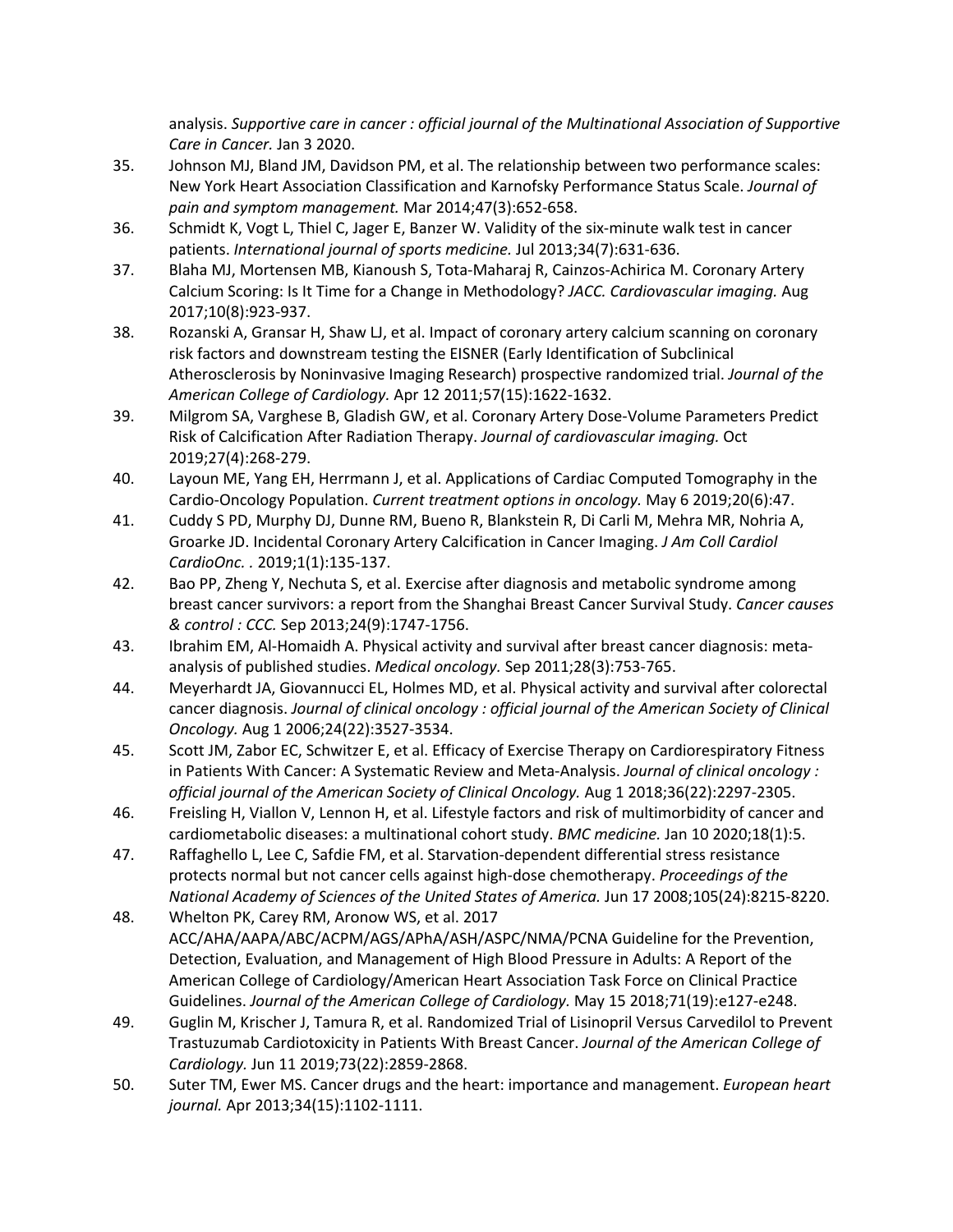- 51. Souza VB, Silva EN, Ribeiro ML, Martins Wde A. Hypertension in patients with cancer. *Arquivos brasileiros de cardiologia.* Mar 2015;104(3):246-252.
- 52. Riihimaki M, Thomsen H, Brandt A, Sundquist J, Hemminki K. Death causes in breast cancer patients. *Annals of oncology : official journal of the European Society for Medical Oncology.* Mar 2012;23(3):604-610.
- 53. Simon MS, Beebe-Dimmer JL, Hastert TA, et al. Cardiometabolic risk factors and survival after breast cancer in the Women's Health Initiative. *Cancer.* Apr 15 2018;124(8):1798-1807.
- 54. Park NJ, Chang Y, Bender C, et al. Cardiovascular disease and mortality after breast cancer in postmenopausal women: Results from the Women's Health Initiative. *PloS one.*  2017;12(9):e0184174.
- 55. Zhang S, Liu X, Bawa-Khalfe T, et al. Identification of the molecular basis of doxorubicin-induced cardiotoxicity. *Nature medicine.* Nov 2012;18(11):1639-1642.
- 56. Chang HM, Moudgil R, Scarabelli T, Okwuosa TM, Yeh ETH. Cardiovascular Complications of Cancer Therapy: Best Practices in Diagnosis, Prevention, and Management: Part 1. *Journal of the American College of Cardiology.* Nov 14 2017;70(20):2536-2551.
- 57. Jones LW, Courneya KS, Mackey JR, et al. Cardiopulmonary function and age-related decline across the breast cancer survivorship continuum. *Journal of clinical oncology : official journal of the American Society of Clinical Oncology.* Jul 10 2012;30(20):2530-2537.
- 58. Gulati G, Heck SL, Ree AH, et al. Prevention of cardiac dysfunction during adjuvant breast cancer therapy (PRADA): a 2 x 2 factorial, randomized, placebo-controlled, double-blind clinical trial of candesartan and metoprolol. *European heart journal.* Jun 1 2016;37(21):1671-1680.
- 59. Hornsby WE, Douglas PS, West MJ, et al. Safety and efficacy of aerobic training in operable breast cancer patients receiving neoadjuvant chemotherapy: a phase II randomized trial. *Acta oncologica.* Jan 2014;53(1):65-74.
- 60. Knobf MT, Jeon S, Smith B, et al. The Yale Fitness Intervention Trial in female cancer survivors: Cardiovascular and physiological outcomes. *Heart & lung : the journal of critical care.* Sep - Oct 2017;46(5):375-381.
- 61. Lipshultz SE, Adams MJ, Colan SD, et al. Long-term cardiovascular toxicity in children, adolescents, and young adults who receive cancer therapy: pathophysiology, course, monitoring, management, prevention, and research directions: a scientific statement from the American Heart Association. *Circulation.* Oct 22 2013;128(17):1927-1995.
- 62. Yeh JM, Ward ZJ, Chaudhry A, et al. Life Expectancy of Adult Survivors of Childhood Cancer Over 3 Decades. *JAMA oncology.* Jan 2 2020.
- 63. Reulen RC, Winter DL, Frobisher C, et al. Long-term cause-specific mortality among survivors of childhood cancer. *Jama.* Jul 14 2010;304(2):172-179.
- 64. Oeffinger KC, Mertens AC, Sklar CA, et al. Chronic health conditions in adult survivors of childhood cancer. *The New England journal of medicine.* Oct 12 2006;355(15):1572-1582.
- 65. Fidler MM, Reulen RC, Henson K, et al. Population-Based Long-Term Cardiac-Specific Mortality Among 34 489 Five-Year Survivors of Childhood Cancer in Great Britain. *Circulation.* Mar 7 2017;135(10):951-963.
- 66. Feijen E, Font-Gonzalez A, Van der Pal HJH, et al. Risk and Temporal Changes of Heart Failure Among 5-Year Childhood Cancer Survivors: a DCOG-LATER Study. *Journal of the American Heart Association.* Jan 8 2019;8(1):e009122.
- 67. Yan AP, Chen Y, Henderson TO, et al. Adherence to Surveillance for Second Malignant Neoplasms and Cardiac Dysfunction in Childhood Cancer Survivors: A Childhood Cancer Survivor Study. *Journal of clinical oncology : official journal of the American Society of Clinical Oncology.*  Mar 6 2020:JCO1901825.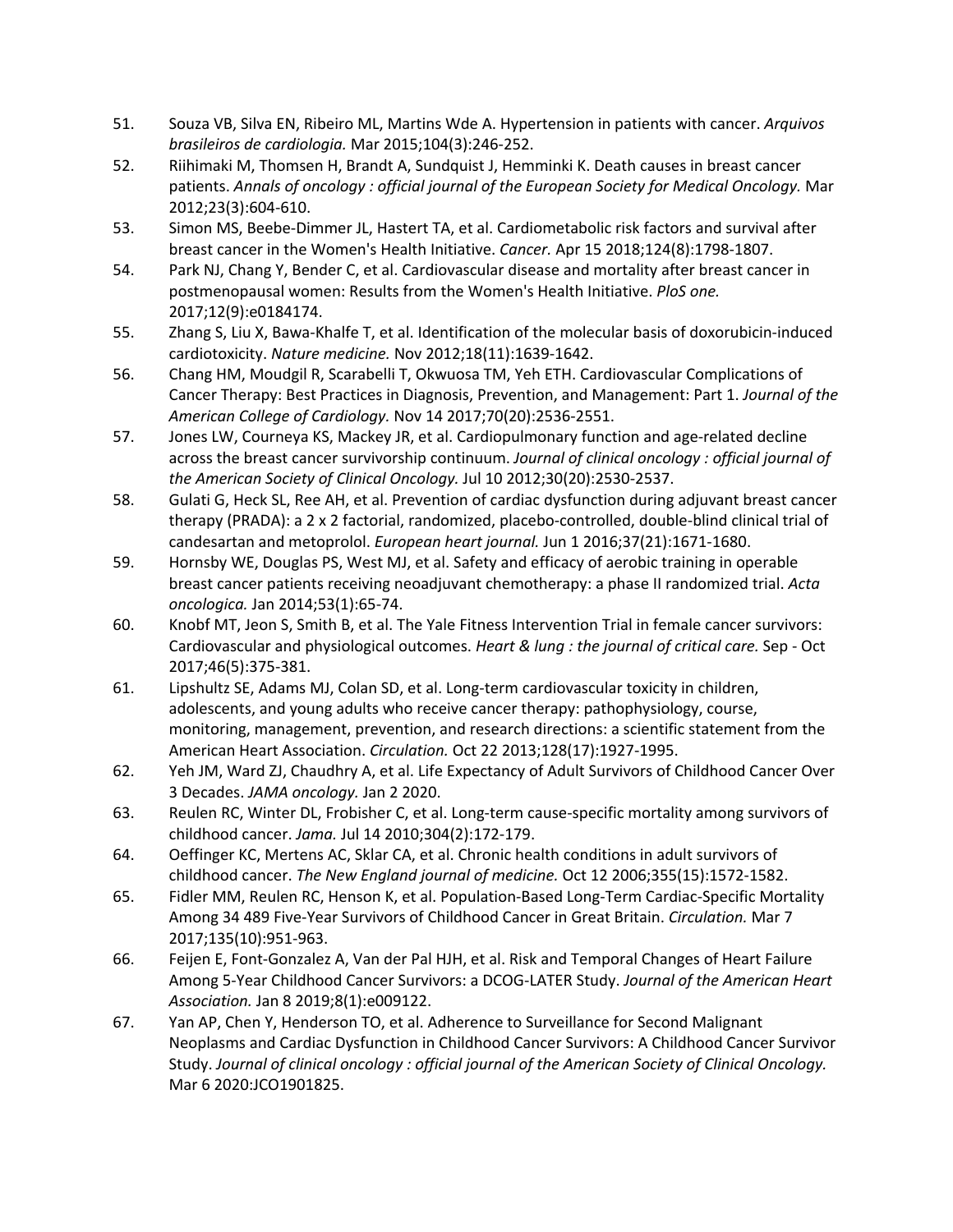- 68. Smith WA, Li C, Nottage KA, et al. Lifestyle and metabolic syndrome in adult survivors of childhood cancer: a report from the St. Jude Lifetime Cohort Study. *Cancer.* Sep 1 2014;120(17):2742-2750.
- 69. Follin C, Thilen U, Osterberg K, Bjork J, Erfurth EM. Cardiovascular risk, cardiac function, physical activity, and quality of life with and without long-term growth hormone therapy in adult survivors of childhood acute lymphoblastic leukemia. *The Journal of clinical endocrinology and metabolism.* Aug 2010;95(8):3726-3735.
- 70. Silber JH, Cnaan A, Clark BJ, et al. Enalapril to prevent cardiac function decline in long-term survivors of pediatric cancer exposed to anthracyclines. *Journal of clinical oncology : official journal of the American Society of Clinical Oncology.* Mar 1 2004;22(5):820-828.
- 71. Lipshultz SE, Lipsitz SR, Sallan SE, et al. Long-term enalapril therapy for left ventricular dysfunction in doxorubicin-treated survivors of childhood cancer. *Journal of clinical oncology : official journal of the American Society of Clinical Oncology.* Dec 1 2002;20(23):4517-4522.
- 72. Gupta D, Lee Chuy K, Yang JC, Bates M, Lombardo M, Steingart RM. Cardiovascular and Metabolic Effects of Androgen-Deprivation Therapy for Prostate Cancer. *Journal of oncology practice.* Oct 2018;14(10):580-587.
- 73. Melloni C, Roe MT. Androgen deprivation therapy and cardiovascular disease. *Urologic oncology.* Feb 2020;38(2):45-52.
- 74. Melloni C, Nelson A. Effect of Androgen Deprivation Therapy on Metabolic Complications and Cardiovascular Risk. *Journal of cardiovascular translational research.* Dec 12 2019.
- 75. Agarwal M, Canan T, Glover G, Thareja N, Akhondi A, Rosenberg J. Cardiovascular Effects of Androgen Deprivation Therapy in Prostate Cancer. *Current oncology reports.* Aug 24 2019;21(10):91.
- 76. Zareba P, Duivenvoorden W, Leong DP, Pinthus JH. Androgen deprivation therapy and cardiovascular disease: what is the linking mechanism? *Therapeutic advances in urology.* Apr 2016;8(2):118-129.
- 77. Leong DP, Fradet V, Shayegan B, et al. Cardiovascular Risk in Men with Prostate Cancer: Insights from the RADICAL PC Study. *The Journal of urology.* Jan 3 2020:101097JU0000000000000714.
- 78. Melloni C SS, Blemings A, Goodman SG, Evans CP, Nilsson J, Bhatt DL, Zubovskiy K, Olesen TK, Dugi K, Clarke NW, Higano CS, Roe MT, on behalf of the PRONOUNCE Investigators. Cardiovascular Safety of Degarelix Versus Leuprolide for Advanced Prostate Cancer. *JACC: CardioOncology.* 2020;2(1):70-81.